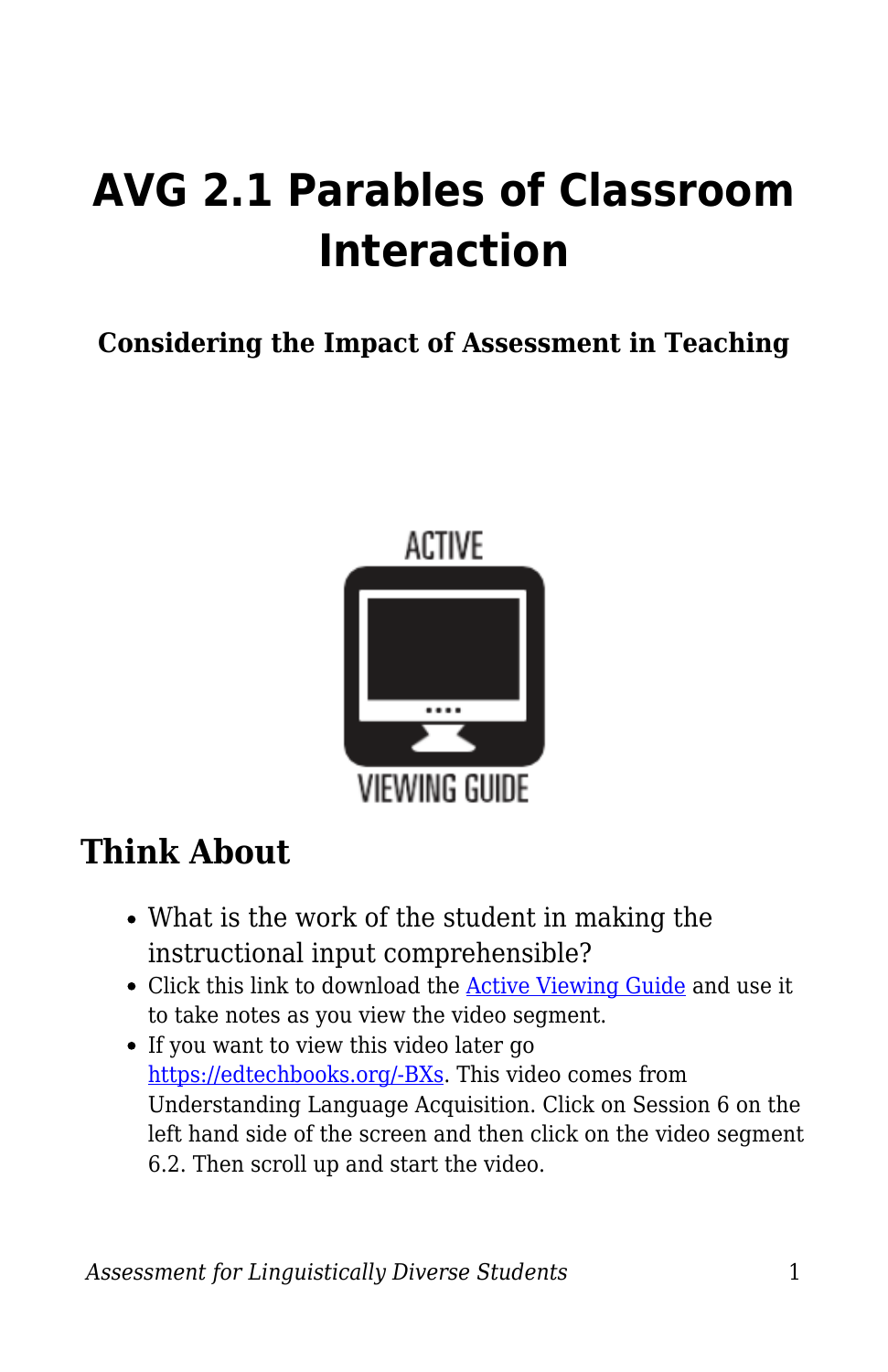**Conceptual Outline Meaning Making**

**In planning for interaction, consider how you position second language learners for communication. Content-Area Literacy in Second Language Acquisition**

**• Communication**

**• Input**

**• Interaction**

**Second language learners who engage in meaningful interaction learn language and process academic content at a deeper level.**

**Plan for interaction? My cultural awareness?** 

#### **Annela Teemant (Brigham Young University)**

Students' verbal participation may reflect their stage of development. When students feel safe and linguistically ready, they participate verbally. Beginning language learners need to have nonverbal ways to participate.

Participation differences may be based in culturally different interaction patterns—their cultural ways of being. When I first arrived in Hungary, it seemed to me that people were arguing. Then I realized, Hungarians talk over the beginning and ends of each others' sentences. In Finland, I learned that you do not greet people you do not know. When you learn a language, you also learn new cultural ways of being and interacting. Interaction as a tool for planning reminds us second language learners have different social and cultural expectations. Teachers help students figure out interaction patterns in our

My focus on interaction? Teaching culture?

### **Roland Tharp (University of California, Santa Cruz)**

Culture is learned between parents, children, and extended family, and within the social, religious, economic, and other institutional structures: It occurs in interaction not isolation. From the ways students interact with each other, the adults, and even materials, teachers can see culture. Students, even in kindergarten, bring to school with them repertoires of interaction patterns:

• How to interact with peers

culture—social and academic.

- How to react to adults
- What the role of the teacher is
- How to treat respected adults

• What the courtesies and conventions of conversation are The teacher sees these patterns not in students but in their interaction. My classroom patterns of interaction?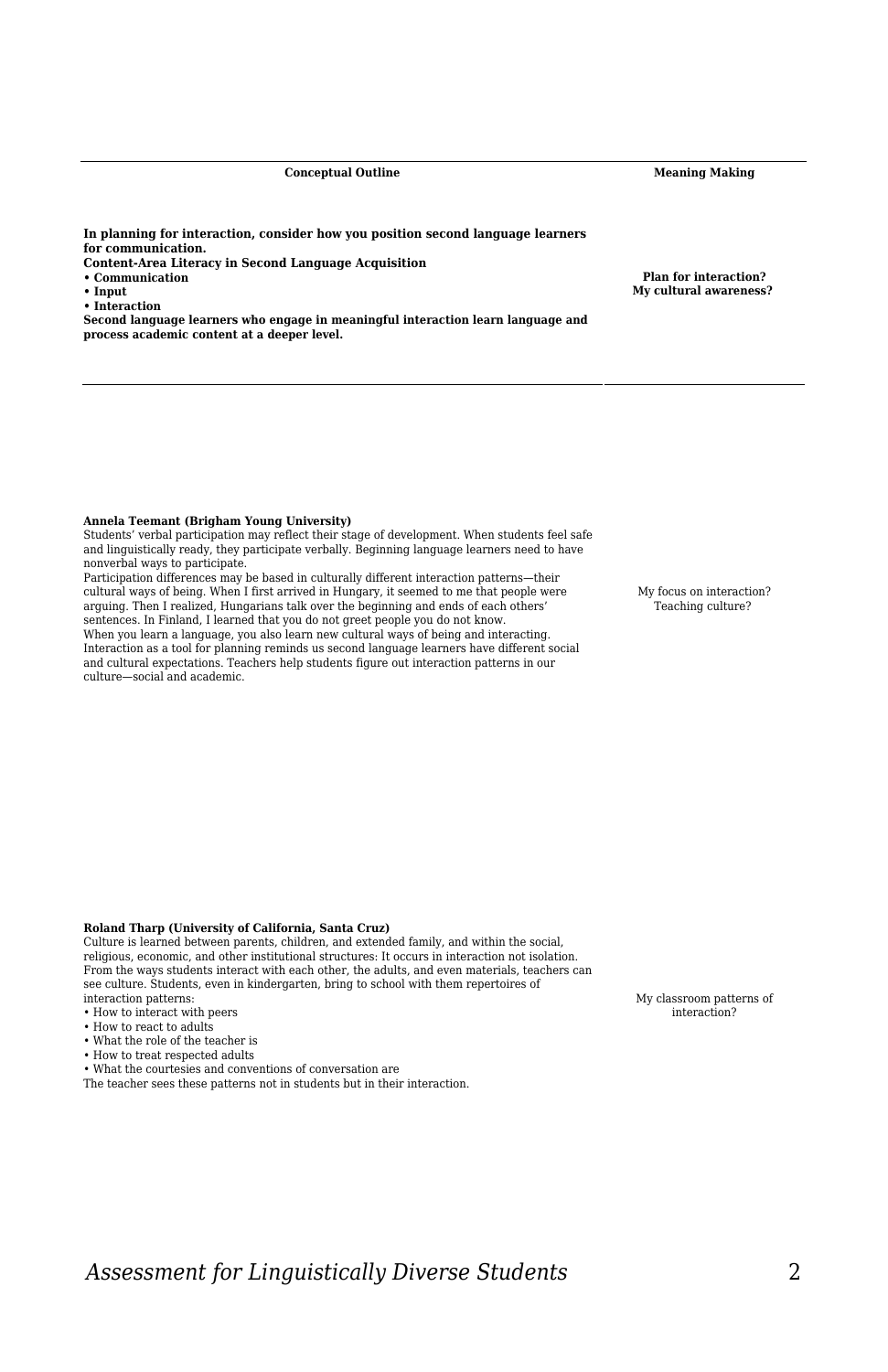| <b>Conceptual Outline</b>                                                                                                                                                                                                                                      | <b>Meaning Making</b>              |  |
|----------------------------------------------------------------------------------------------------------------------------------------------------------------------------------------------------------------------------------------------------------------|------------------------------------|--|
| Jean Clandinin (University of Alberta)<br>I'm more thoughtful now to not assume that everyone has a story that's similar to mine. I think<br>that a culture is an amazing shaping force. I think we're mostly unaware of it.                                   | My students story?<br>My story?    |  |
| David Corson (University of Toronto)<br>Most schools are little islands of isolation in communities that are very different from the<br>cultural community the school creates.                                                                                 | The school community?              |  |
| Mary McGoarty (University of Northern Arizona)<br>The teacher, as an authority figure in a classroom, has a very important role because I think<br>students learn far more from the silent examples of teachers than they do from the overt<br>teaching.       | My silent example?                 |  |
| Priscilla Helm Walton (University of California, Santa Cruz)<br>[Teachers] can teach them English, but I've seen that done in a context of great contempt, as<br>well as in a context where the teacher really appreciates where the children are coming from. | My disposition?                    |  |
| Jane Zuengler (University of Wisconsin, Madison)<br>I don't believe many of us, certainly not I, can go into a class thinking, "I'm equipped through<br>my life experience to handle all of this."                                                             | My flexibility?<br>My Preparation? |  |
| Carol Lynn McConnell (Secondary ESL Teacher)<br>Unless you've been taught how to deal with someone from another culture—how to relate to<br>them, you don't just automatically know those things. You need to be taught.                                       | Lessons for my students?           |  |
| <b>Enrique Trueba (University of Texas)</b><br>This is not the enchilada culture—which is a superficial knowledge of people's cuisine. It is<br>more getting to the soul inside of them, understanding why they do whatever they do.                           | Culture as soul?                   |  |

|  |  | Priscilla Helm Walton (University of California, Santa Cruz) |  |
|--|--|--------------------------------------------------------------|--|
|  |  |                                                              |  |

**Priscilla Helm Walton (University of California, Santa Cruz)** [Teachers] can teach them English, but I've seen that done in a context of great contempt, as well as in a context where the teacher really appreciates where the children are coming from. Students come with their own stories. Some are like yours and others are culturally far removed from yours.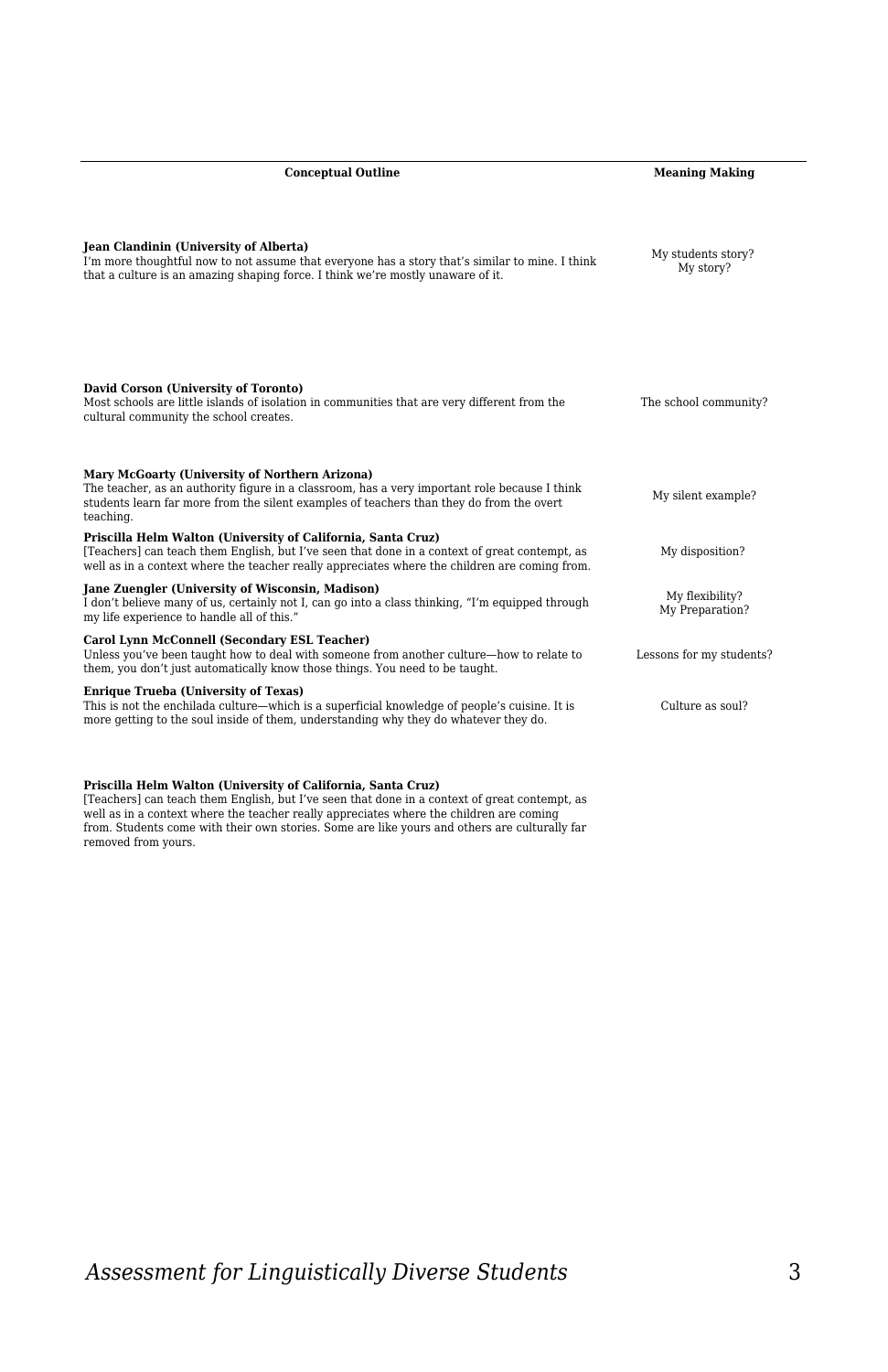#### **Conceptual Outline Meaning Making**

**Courtney Cazden (Harvard University)**

Teachers and schools start out as strangers. Because of increasing migration through the world, teachers are strangers in a double sense:

- not knowing a child's history and life outside of school.
- not knowing the child's culture.

If students are from families like the teacher's own, they can make some good guesses. But the more different a student is from the teacher's culture and individual background (for example African American, Hispanic American, Navajo, Upic in Alaska, Hmong, etc.), the harder it is for the teacher to make deep connections and have complex conversation with the student.

My life and my students' lives? My culture and my students' cultures?

A lens for interpreting my classroom?

My classroom norms?

Direction of support?

My limits? My advocacy?

Forgiveness, trust, learning?

#### **Annela Teemant (Brigham Young University)**

Our cultural way of being has consequences for interaction and for interpretation of interaction. When we are very like our students, culture is less obvious, but when someone stands too close, refuses to look in our eyes, or is ever agreeing, cultural patterns can interfere with our communication. Then students' work means being flexible or becoming bicultural. Teacher's work is bringing a cultural perspective (multiple perspectives) to interactions with our second language learners.

#### **Roland Tharp (University of California, Santa Cruz)**

Patterns of activity—activities considered normal, normative, comfortable, and understood—are very different in different communities. They can vary by age, by gender, etc. Understanding how that works and knowing students' expectations about school from what they participate in outside school, teachers can design better learning experiences.

#### **Stefinee Pinnegar (Brigham Young University)**

In my study of the differences between expert and novice teachers, I learned the following • Novice teachers expected students to appreciate how hard they worked. • Expert teachers understood that in teaching support goes from the teacher to the student.

They knew students are not responsible for making teachers look better as teachers. Teachers are responsible for making students look better as learners.

## **Carol Lynn McConnell (Secondary ESL Teacher)**

You help these students where they are. You are committed to doing what it takes to support them. Some get in trouble. I see them in the office and think, "There you are again." I used to think, "I am trying to do my part, and what are you doing? I won't bother with you." I've realized that loving somebody isn't dependent on how they behave—you just do it. It makes a big difference in my ability to work with kids. They can get kicked out of school. I can stop a fight and I love them anyway. They know that and they respond to it. For me, that's advocacy.

#### **Stefinee Pinnegar (Brigham Young University)**

Expert teachers forgave students for not doing homework, for cheating on tests, for lying about book reports. They never allowed themselves to be in a position where a student could completely betray their trust, because once trust is broken, a teacher can no longer completely support a student's learning.

In turn, if students are to learn from teachers, we must be completely trustworthy. We have to guard against violation of their trust in us. When a student trusts a teacher, then learning begins. Trust is fragile, especially in cross-cultural interactions. Expert teachers simultaneously forgive, consider more positive interpretations, and yet hold students accountable for learning. We need to be certain that as teachers we do not interpret cultural difference in such a way that it breaks trust with our students.

#### **Classroom Parables of Cultural Interaction: Epics of Humor and Conflict**

- Cultural Ways of Being
- Differences in Disciplining
- Age Group Interaction
- Definitions of Success
- Cooperative Orientations
- Gender and Autonomy

#### **Differences in Disciplining**

*Assessment for Linguistically Diverse Students* 4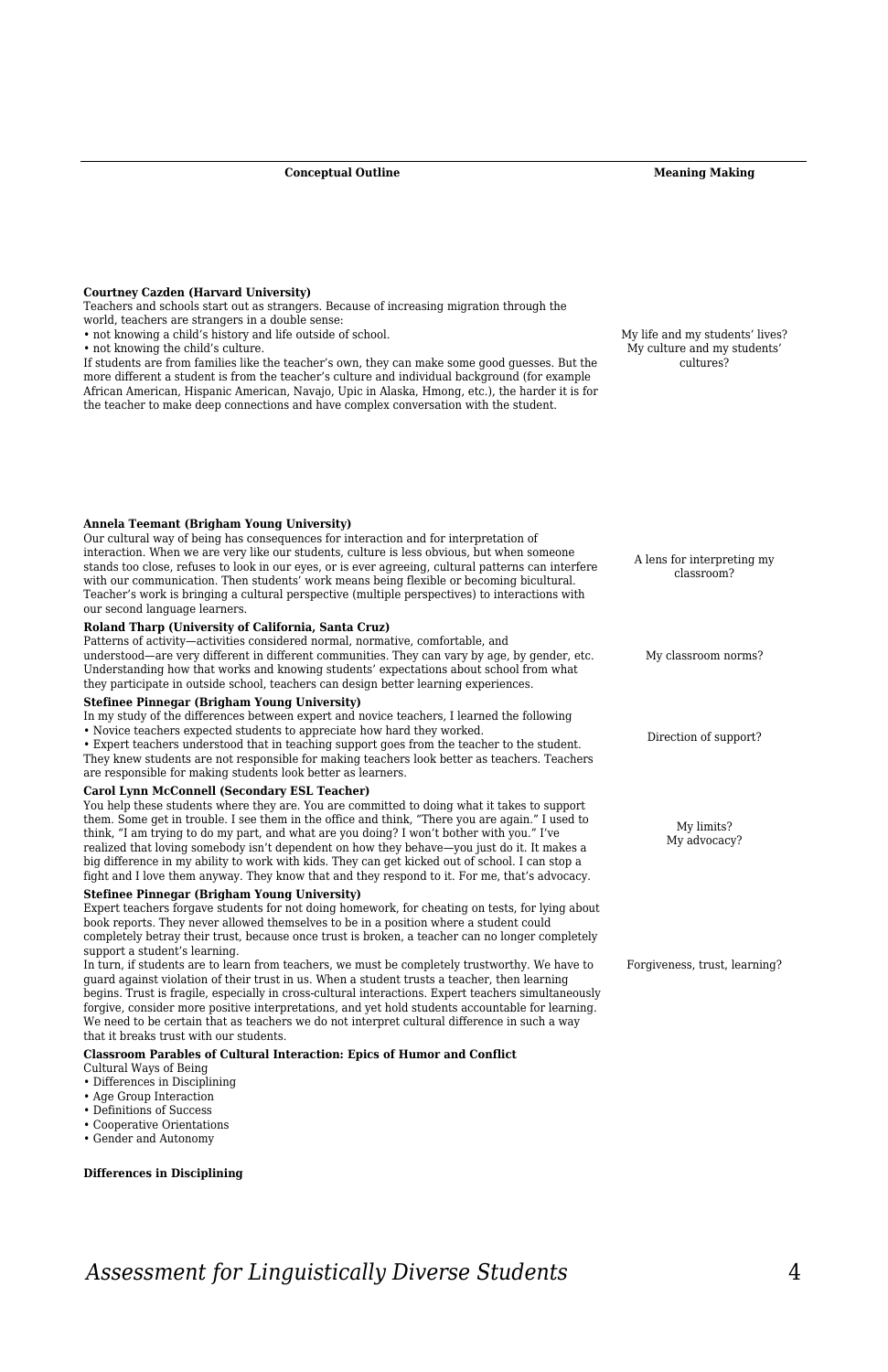### **Cynthia Ballenger (Elementary School Teacher/Researcher)**

Children were being referred because they wouldn't behave when the teachers spoke to them in the ways that American teachers are used to speaking to children: "If you run in the hallway you'll fall." It would sometimes make children laugh. I now see that it seemed quite odd to them that they were being given a reason, as if it were a discussion between them and the adult as to whether or not they thought that consequence was worth undergoing rather than just saying, "Don't run in the hall," "Don't hit him." There was a whole crowd of Haitian kids and they wouldn't behave. The kids were always

disruptive. The teacher was feeling somehow responsible, but she was only an intern. But one day this little girl stayed in the stairwell and wouldn't even enter the class. The teacher could take it no longer. She went up to the director and said, "I have something I have to say to the Haitian children." She brought all of them together. She said, "Did your mother send you to school to fight? Did your mother send you to school to kick kids?" And the kids would say, "No." "Did your mother send you to school to not obey the teacher?" And the kids would say, "No." It was a very group process and it made a great difference evidently to these children. Now only one child was necessarily bad that day, the one in the stairwell, but the whole group received reminders of the reasons their mothers had sent them to school. Of course, this woman didn't know the mothers, but she knew what the mothers wanted. I learned a great deal from that story. I used to try to discipline the kids individually, as Americans do. If one kid was paying attention and two weren't I'd say, "Geraldine, what a good job you're doing paying attention," and Geraldine would then fall off the chair, laughing. It would make her so nervous to be singled out like that. It was both the group process and the idea that you invoke their parents because you do know what they want. With American kids—I don't know how many of you have had the experience of saying, "Does your mother let you put your feet on the table?" And the American kids are likely to say, "Yes." They're not used to this sort of solidarity, but the Haitian children responded to it quite well

**Age Group Interaction** 

#### **Roland Tharp (University of California, Santa Cruz)**

For example, the schools really expect kids to arrive, whether it's Kindergarten or first grade, whenever they arrive at school, we expect kids to be able to attend to the teacher, obey the teacher, follow instructions, be able to be under self-control, to work individually, to have a certain sufficient amount of discipline, to be able to follow instructions, to not be too noisy, and certainly to orient toward the teacher and to expect to closely follow the teacher's guidance. That is not the way that Polynesian society is organized. Polynesian society is a much more age-graded society, in which most of the social organization is, for example, among children, and then among adolescents, and among young adults, and so forth. And there is a great deal of autonomy and self-regulation within those particular groups. So the kids are accustomed, they come to school expecting to relate to their peers, to gain information, to share information, to work jointly, to solve problems together, and to intrude on adults (unless invited) very little. And if the adults want something, they'll let them know. Otherwise, kids go about your business and work on your own recognizance and work with each other. That is not the common expectation of the first-grade teacher in ordinary education.

High expectations? Multiple perspectives? Knowledge-based practice? Accountability? Culturally responsive pedagogy?

**Definitions of Success**

**Conceptual Outline Meaning Making**

My story? High expectations? Multiple perspectives? Knowledge-based practice? Accountability? Cultural responsive pedagogy?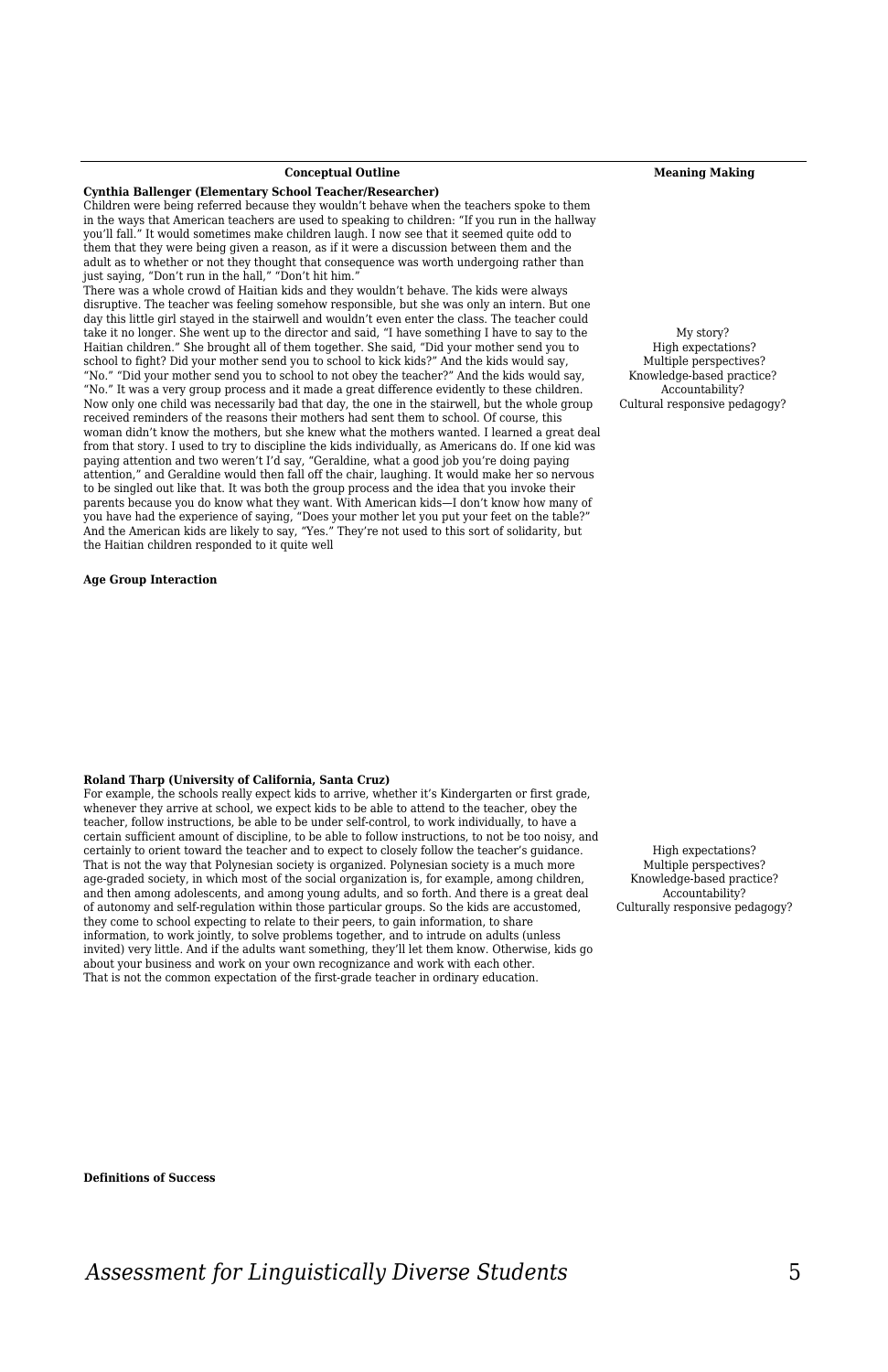#### **Conceptual Outline Meaning Making**

#### **Enrique Trueba (University of Texas)**

American society's so geared to success. And we assume success means the same thing for every- body, and it doesn't. We looked at competition as a means to discriminate failure from success, and some authors say that we engineered the failure of some and the success of others. An entire branch in sociology deals with that issue: the social creation of success for some and failure of others.

Well, the interesting part is that in a multicultural population, success for some is a failure of others. For example, academic success (in some of the Asian cultures) with the abandonment of the language and culture is failure. The leaving of the family values, the neglecting of the community is the worst failure that can be identified among Chinese, Korean, Japanese, and so on.

There are interesting studies of Koreans that do anything to support the Korean brother to go to school in the US. I think that what we miss here is that success is not a one shot, a one time, and forever. The most clear definition of success, in the study we're doing with Asian and Latino successful high school kids, is that there's a long-term strategy in which they go up and down, but they never stop trying to go up. And in that situation, what the kids learn is how to understand the politics of success in American society without betraying ethnic identity. Meaning they will continue to learn how to make good decisions, how to use the environment well, who to ask for information, when to do what, how to learn to take tests, but they do all that always keeping a high respect for their families.

For American mainstream society, we have created a fictitious environment of "If you fail in school, you fail in life." Academic achievement is not everything. It's more important for a child to remain part of the group, to feel he belongs somewhere, not to become marginalized, to have self-confi- dence, to be feeling that he's a good and important person, rather than having high grades. The grades may or may not come, but when somebody feels marginalized and stupid for life because he cannot do as well in class, I think it's disastrous

## **Norma Garcia Bowman, Secondary School Teacher**

I said, "Jose, down in the counseling department, they need somebody who is responsible, can speak English and Spanish. You're smart, extremely intelligent, honest and trustworthy. So I recommended you to help in counseling and help parents who come in that don't speak English." I said, " I want you to go down right now. Miss King is waiting for you." I get a note from her about two weeks later. She wrote, "Jose is so nice and he's so responsible. He's just what we needed. We just love him." The next day he comes into the class.

"Jose. I got a note for you from Miss King." He says, "Really? Is it a good note?" I say, "It's a really nice note, and I'm so proud of you because you're proving wonderful things for all of us—for yourself and for the rest of us. You're proving good things for the Spanish kids." I read the note. The kids were teasing him. But the kids were so surprised to see somebody like that write a note about somebody like him. He was so surprised. "Really, Ms. Bowman, she wrote this, really?" I said, "Jose, you're doing a really good job. You're doing exactly as I knew you could do."

One of the things that we do in our culture, the Mexican or junior high Mexican culture, or high school Mexican culture. We watch one of us who is willing to stick his neck out and try something. We'll say, "Let's see how this person does. Let's egg him on" and we push him to do it, and then we can all see if he can do it. And we encourage each other, but at the same time, not everybody's going to stick their neck out. One person will stick their neck out and the others will watch to see what happens. And if that person fails, that ruins it for everybody else. But if that person succeeds even a little bit, the other people think, "Hey, he got this far. I think I can get that far." And then you just keep building on that.

It brings encouragement to the group. It's a whole group thing—not all individual, we work in groups. We see if somebody's going to make it, then we participate. Move a little bit and then we watch, move a little bit. That's the way we work.

#### **Gender and Autonomy**

High expectations? Multiple perspectives? Knowledge-based practice? Accountability? Culturally responsive pedagogy?

Knowledge-based practice? Culturally responsive pedagogy? Accountability? Multiple perspectives? High expectations?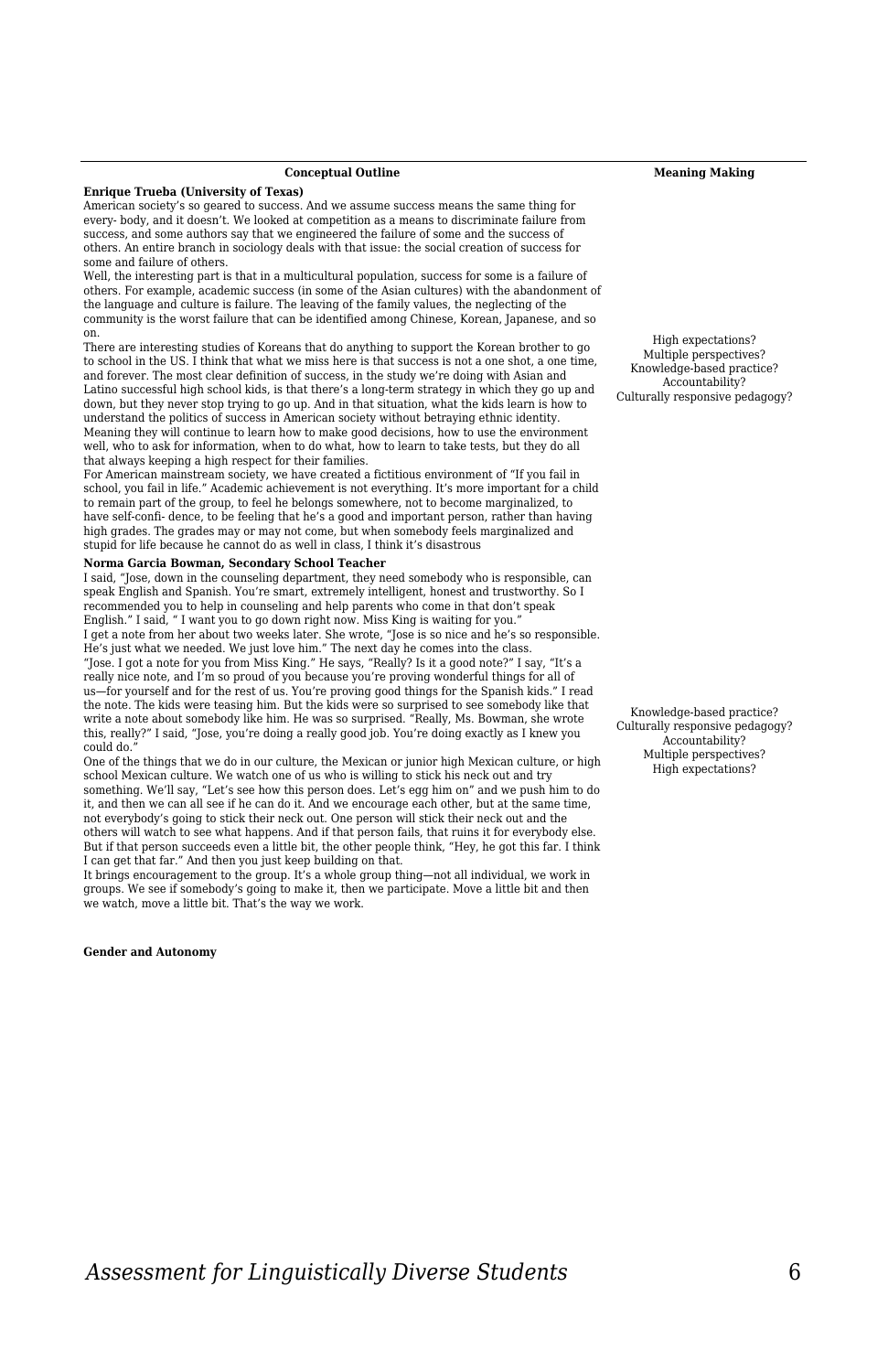#### **Roland Tharp (University of California, Santa Cruz)**

The way people group themselves, I'm reminded of some of our own disasters that we've had in our school design in not fully appreciating (when we were working with Navajos) the degree to which gender separation begins to happen in that society so early. It's perfectly obvious. You can't go anywhere on the reservation without seeing that men are there and women are here in almost every activity. We had no appreciation for the fact that it would begin in second grade—but it did and it does. So, not understanding that, we were mixing up the kids in different kinds of activities that they found just unendurable and stupid. Until we figured that out, we were really trying to go against the grain, and it wasn't necessary. It was perfectly possible to teach that at some point, for certain purposes in school, they need to also work cross-gendered, they need to do that too. But we were really bulldozing it just out of ignorance. Native Americans, going by my example, (this is not true of every tribe, but by and large), they have enormous autonomy given to children that are very, very young. Sheep herding kids at 5 years-old will stay out all night alone. They have that expectation in the classroom that they can and should decide things. Those decisions are respected by Native American adults. In African-American society, for example, it's much more often the case that small children are kept under very tight rein by adults. Kids expect that, and when they are tightly controlled and guarded and marched along, that's a sign of affection and respect. No one expects them to be able to decide exactly what they want to do when they're very small children. And mainstream society is probably somewhere between.

Teachers play an important role in creating culturally and linguistically safe classrooms where children from different cultures can freely interact.

#### **Peggy Estrada (University of California, Santa Cruz)**

Classrooms may be the only place where students from different cultures can come together around a common activity and begin to learn to develop a community. They begin to see that other students, who on the surface look different, live in a different neighborhood, speak a different language, come from a different culture, share interests and have expertise.

**Conceptual Outline Meaning Making**

Multiple perspectives? Knowledge-based practice? Culturally responsive pedagogy? High expectations? Accountability? Culturally responsive pedagogy?

Multicultural space? Shared respect? New expertise?